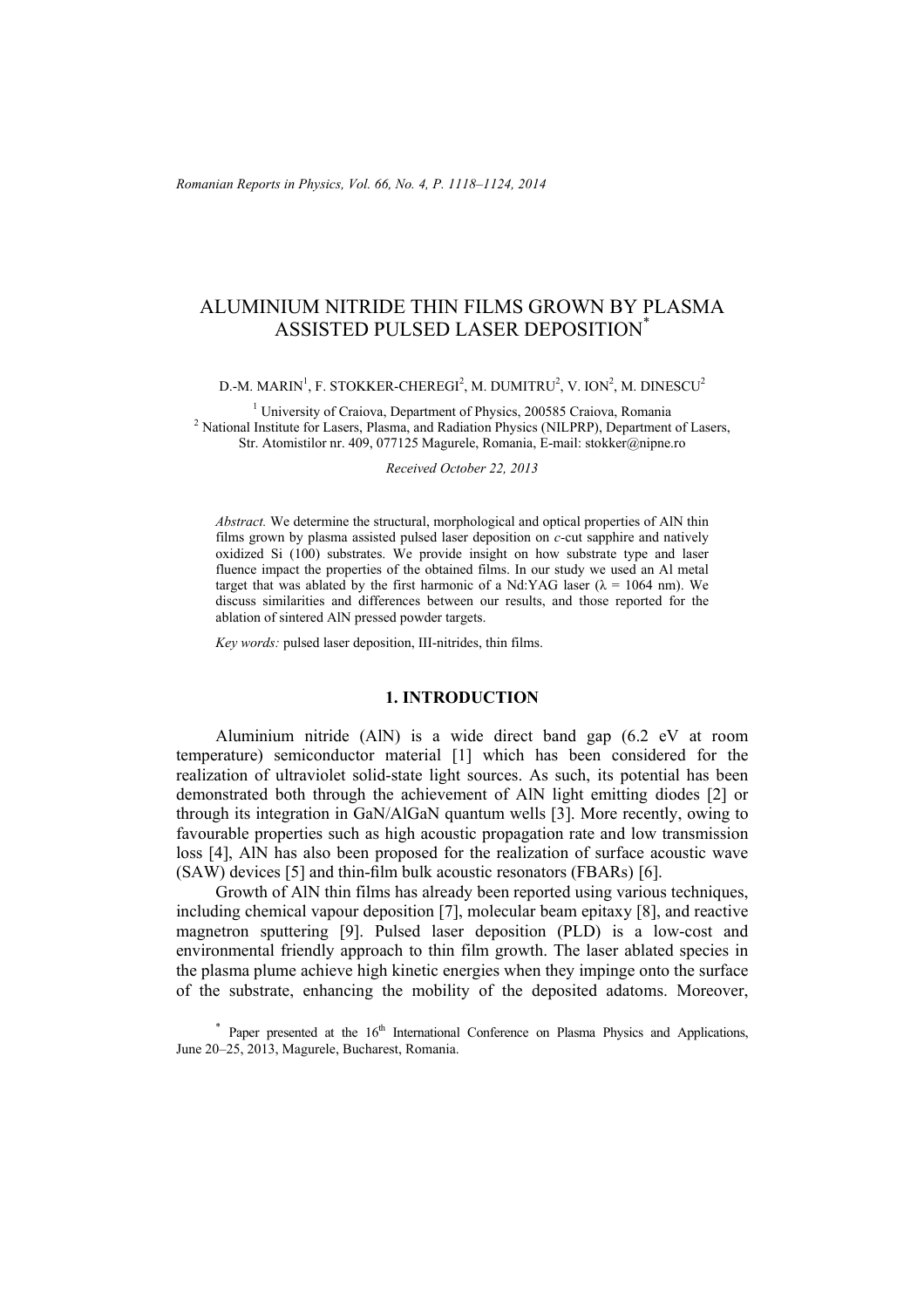interaction with the ablated species can be enhanced by feeding the ambient gas through a radiofrequency (RF) plasma source [10], thus providing proper course for the synthesis of AlN by laser ablation of an Al metal target in highly reactive nitrogen atmosphere.

PLD has proved to be a viable alternative to other growth techniques for the synthesis of AlN [11]. However, most recent PLD studies focus on the growth of AlN thin films by ablation of sintered AlN pressed powder targets [12, 13], rather than pure Al ones. Our study is motivated by the fact that the microstructure of such films exhibit great variations with respect to growth conditions and there is no consensus or definitive conclusion regarding optimal growth conditions. Moreover, no correlation is made in these studies between the structural composition of the target and that of the obtained films. In this work we determine the structural, morphological and optical properties of AlN thin films grown by plasma assisted pulsed laser deposition on *c-*cut sapphire and natively oxidized Si (100) substrates. We aim to establish if highly oriented growth of AlN on amorphous natively oxidized Si (100) substrates can also be achieved by ablation of an Al metal target, rather than a sintered one as reported in Ref. [12].

The crystalline structure of the resulting films was investigated by means of X-ray diffraction (XRD). Atomic force microscopy (AFM) was used to analyze surface morphology. Optical properties were probed by spectral ellipsometry.

### **2. EXPERIMENTAL**

 The samples were prepared by pulsed laser ablation of an Al metal target (> 99.99% purity) in controlled reactive nitrogen atmosphere. The first harmonic of an Nd:YAG laser ( $\lambda$  = 1064 nm,  $\tau$  = 8 ns, 10 Hz pulse repetition rate) was focused onto the target at a 45° angle of incidence. Two laser fluences were used for the preparation of the samples: 4 and 8 J/cm<sup>2</sup>, respectively. Samples were obtained following the ablation of the Al target by 72,000 laser pulses. The ablated material was collected on *c*-cut sapphire and natively oxidized Si (100) substrates mounted on a heater, 5 cm away from the target. Substrate temperature was kept at 600°C for all samples. The entire ablation procedure was assisted by the presence of nitrogen plasma. N<sub>2</sub> gas ( $> 99.99\%$  purity) was fed through a mass flow controller into the radiofrequency plasma generator operating at 250 W discharge power. During the deposition, the pressure in the reaction chamber was kept at a constant 5 Pa, for all samples discussed here. This pressure is within the interval of working pressures of other studies [12, 13]. The target was pre-ablated for 15 minutes in nitrogen atmosphere prior to each deposition in order to remove possible contamination with aluminium oxide.

 A PANalytical X'Pert PRO MRD diffractometer was used for the XRD analysis of the resulting structures. The morphology of the samples was studied with an XE100 Park atomic force microscope. Spectral ellipsometry was performed using a VASE Ellipsometer.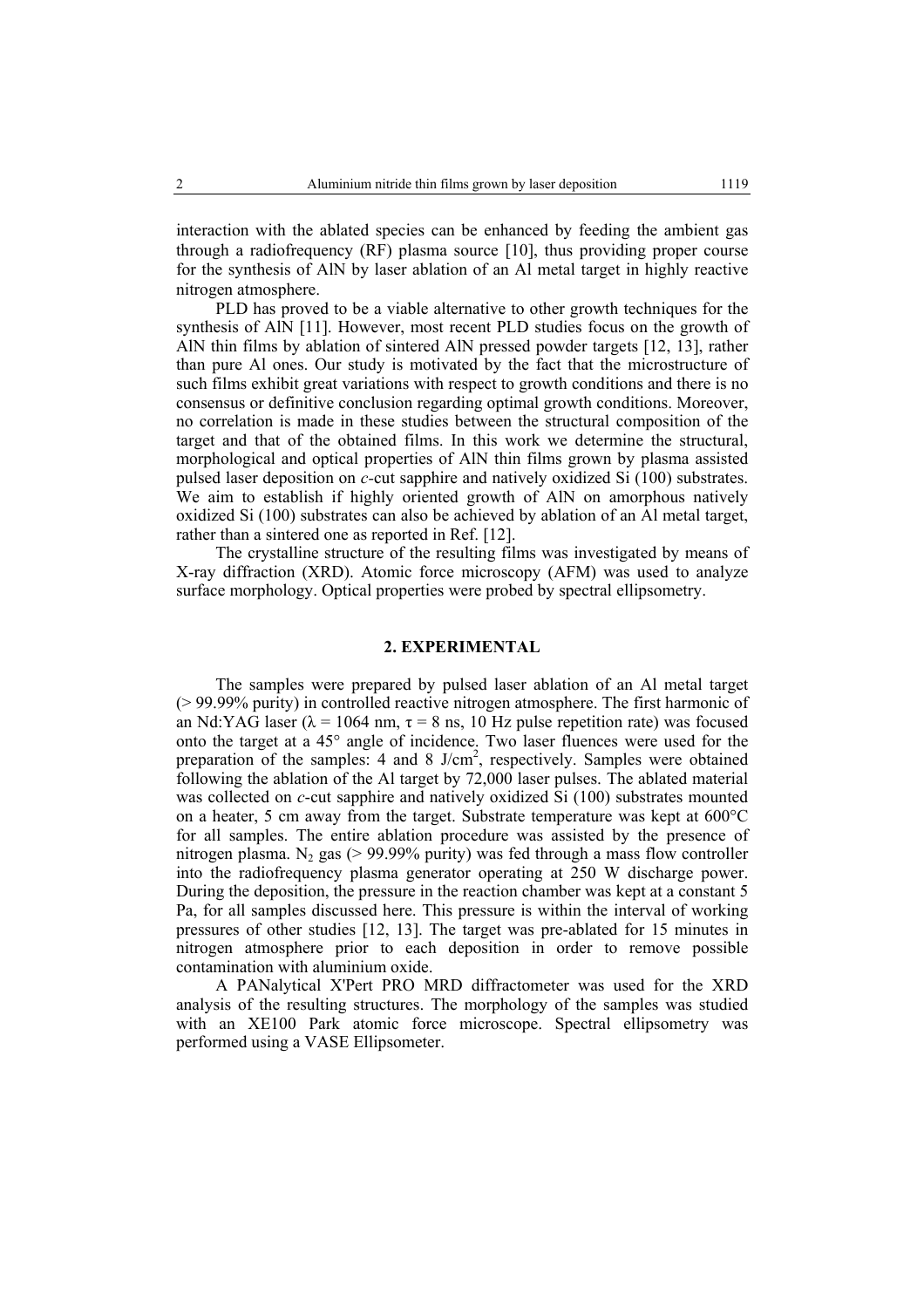#### **3. RESULTS AND DISCUSSIONS**

 Figure 1 shows a typical spectral ellipsometry measurement of the amplitude component  $(\psi)$ , and its theoretical fit, for an AlN thin film grown on amorphous natively oxidized Si (100) substrate, using a laser fluence of 8 J/cm<sup>2</sup>. The inset shows the wavelength dependence of the AlN refractive index used in our model. In order to achieve a best-fit with the experimental data, our modelling of the thin film assumes a two-layer structure made of a 1.007  $\mu$ m ( $\pm$  0.3 nm) thick AlN layer grown on top of a 3 nm ( $\pm$  0.3 nm) layer of SiO<sub>2</sub>, i.e. the native oxide layer. A surface roughness of 9.7 nm ( $\pm$  0.3 nm) was assumed in our model for the AlN layer. The experimental data was fitted using a Cauchy dispersion model [14]. Although here we discuss the optical response of one particular sample, it should be noted that all samples, both on oxidized Si (100) and sapphire substrates, exhibit very similar behaviour.



Fig. 1 – Spectral ellipsometry measurement (dashed line) and theoretical fit (continuous line) of the amplitude component (ψ) for an AlN thin grown on amorphous natively oxidized Si (100) substrate, using a laser fluence of 8 J/cm<sup>2</sup>. The inset shows the wavelength dependence of the refractive index used in our model.

 The obtained AlN thin films are highly transparent down to 350 nm. Below this wavelength a strong absorption can be noticed. Based on our ideal model, this phenomenon is normally expected to become significant only at around 200 nm.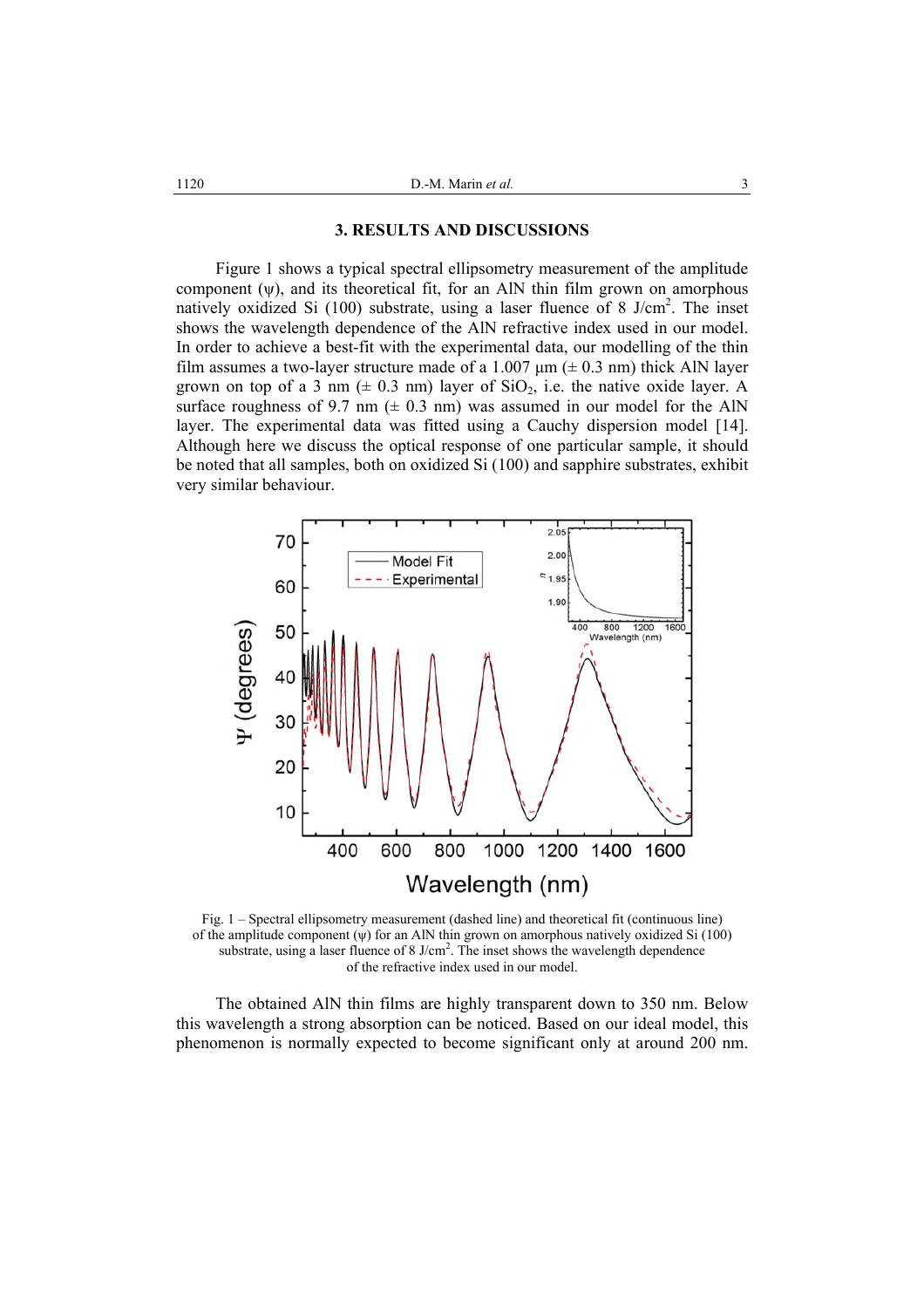We link the origin of this absorption to the strong scattering of light at low wavelengths on morphological defects found by AFM investigations, as discussed later in this section.

 The refractive index of materials in the transparent spectral range is dependent on the atomic density, and therefore amorphous materials have a smaller refractive index than their crystalline counterparts [15]. Indeed, the derived refractive indexes for our AlN thin films are smaller than those previously reported for crystalline AlN [16], and therefore we conclude that our AlN films are amorphous, which is consistent with XRD measurements (as discussed below).

 The XRD spectra, acquired in Bragg-Brentano geometry, for the samples obtained at a laser fluence of 8 J/cm<sup>2</sup> (Fig. 2), as well as those obtained at 4 J/cm<sup>2</sup> (not shown here) only reveal diffraction peaks assignable to the respective substrates, in accordance with PDF cards 01-089-9054 (Si) and 00-042-1468  $(A<sub>1</sub>, O<sub>3</sub>)$ , with unassigned peaks attributed to the presence of impurities. Similar findings have already been reported by other groups [13] for ambient pressures of 0.1 and 10 Pa, following the ablation of a sintered AlN target. On the other hand, this result is in stark contrast with findings reported in Ref. [12], where growth of highly oriented AlN was achieved under very similar conditions.



Fig. 2 – XRD spectra of the samples obtained at a laser fluence of 8 J/cm2 , on (**top**) amorphous natively oxidized Si (100) and (**bottom**) *c*-cut sapphire substrates, respectively. The spectra are shifted with respect to each other for clarity.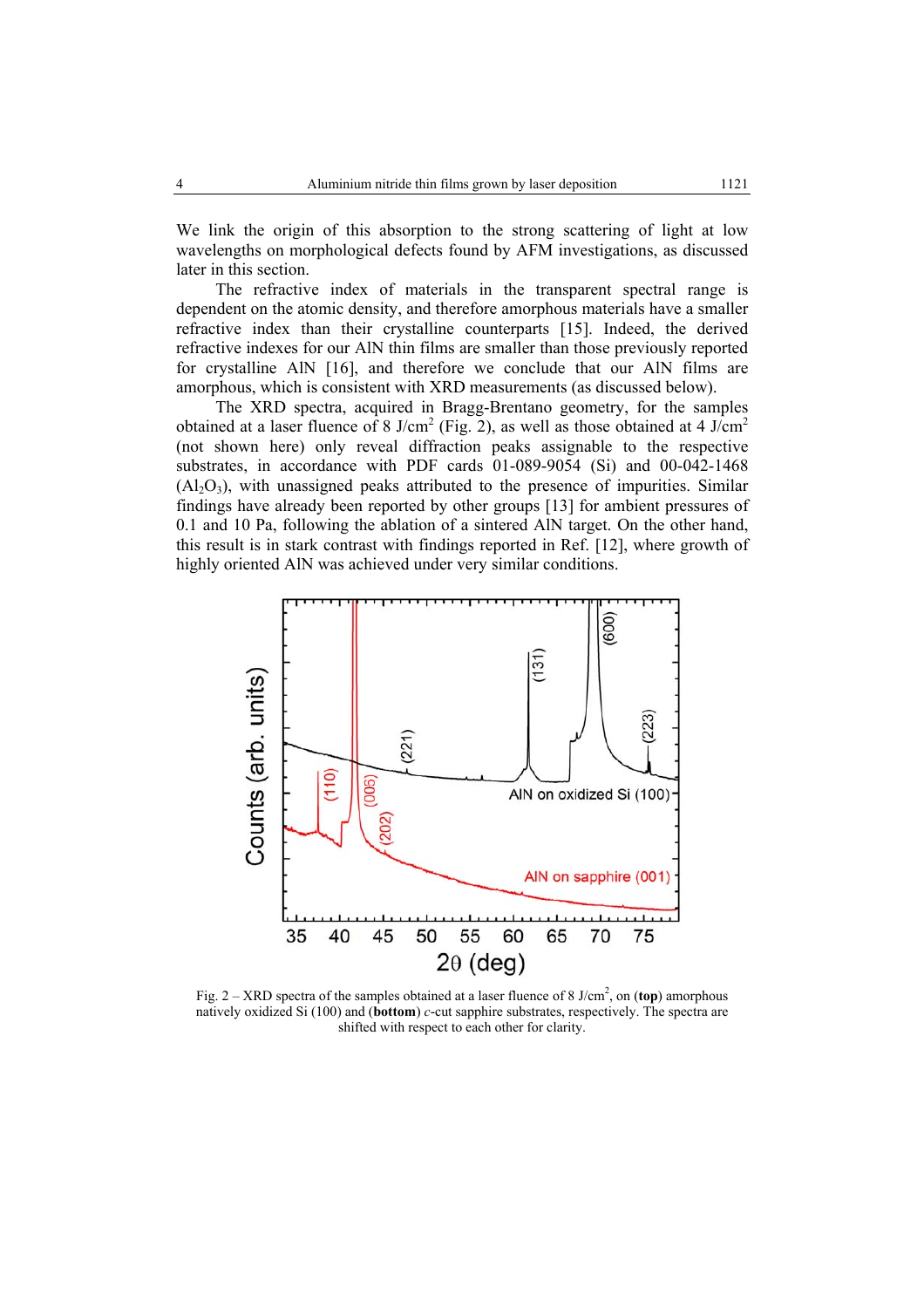The XRD spectra of our samples indicate the formation of amorphous AlN on both types of substrates and for both fluences, which is consistent with our findings by spectral ellipsometry, as well as those by Ref. [13].

AFM micrographs, over areas of 40x40 µm, of AlN thin films surfaces are shown in Fig. 3. The formation of large, micron-sized droplets is revealed for both substrate types and both fluences, although in between these formations roughness values are of the order of few nanometers.

 The reduction of laser fluence by a factor of two (bottom images) does not result in any particular improvement of surface morphology. At the laser fluence of 8 J/cm<sup>2</sup>, roughness values are found to be 83 and 79 nm for samples grown on sapphire and Si (100), respectively. When a fluence of 4 J/cm<sup>2</sup> is used, these values change to 119 and 92 nm, respectively. Roughness values appear to be governed by the occurrence of large droplets, with sizes of the order of  $\sim$ 1  $\mu$ m, in a given area, as no qualitative improvement of surface morphology can be observed following variation of laser fluence.



Fig. 3 – AFM micrographs over 40x40 µm areas of AlN thin films grown on *c*-cut sapphire (**left**) and amorphous natively oxidized Si (100) substrates (right) at fluences of 8 J/cm<sup>2</sup> (top) and 4 J/cm<sup>2</sup> (**bottom**), respectively.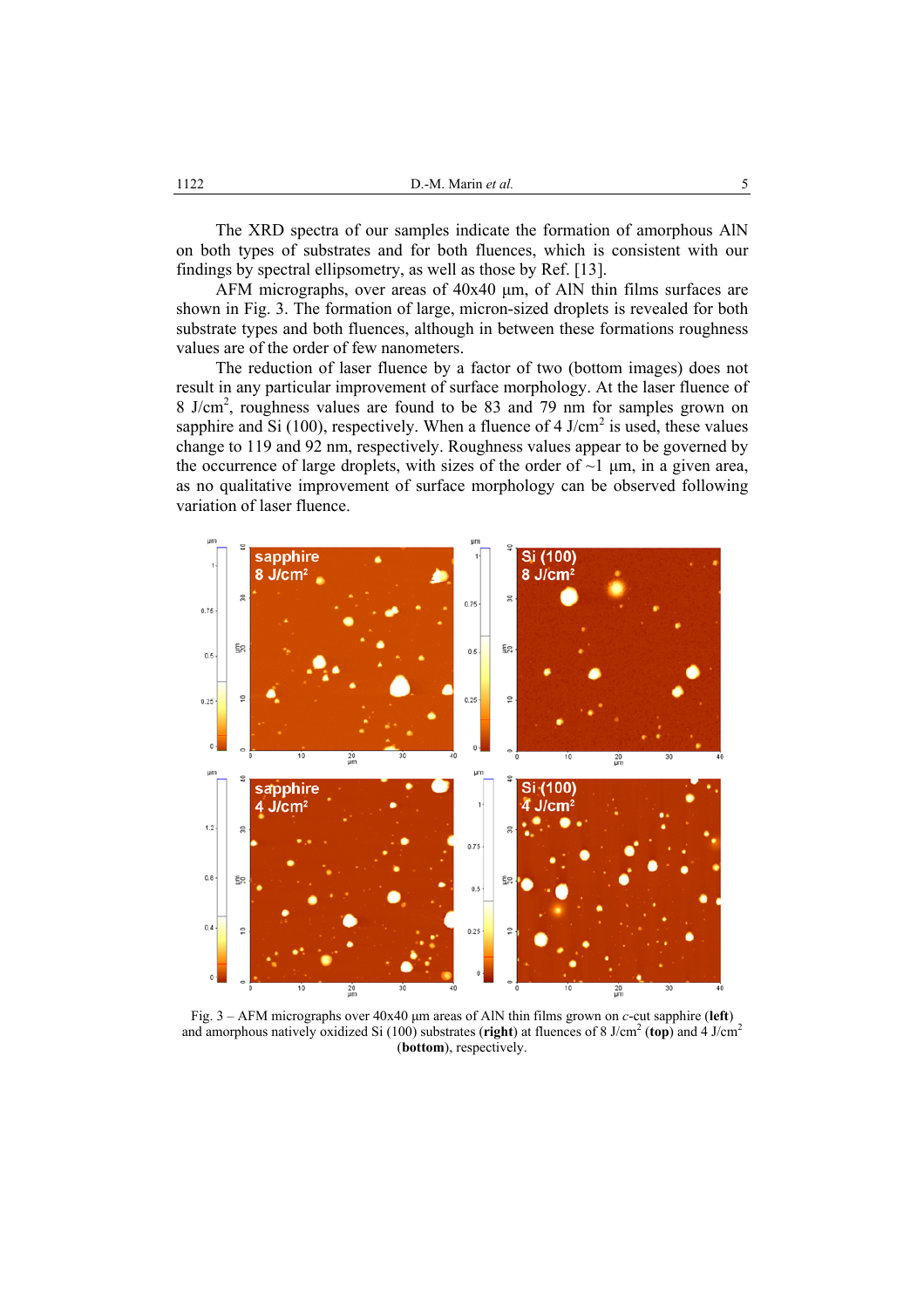There is a significant discrepancy between the surface roughness values found by AFM and those used for the modelling of the SE data. In order to achieve the fitting of the experimental spectra in Fig. 1, a surface roughness of several nanometers was assumed, which is consistent with roughness values of the films measured in between droplets. Our fit however was unable to account for the losses observed below 350 nm. We assume that the large morphological surface defects found by AFM act as absorption/scattering centers for ultraviolet radiation, thus explaining the deviation from the ideal optical response at low wavelengths.

## **4. CONCLUSIONS**

 AlN thin films were prepared starting from an Al metal target by plasma assisted PLD in order to provide insight on how substrate type and laser fluence impact the properties of the obtained films. Compared to previous studies on PLD growth of AlN from sintered targets, we find that our results are in agreement with those reported in Ref. [13], in the sense that at a pressure of 5 Pa we obtained amorphous AlN thin films, both on *c*-cut sapphire and amorphous natively oxidized Si (100) substrates, as supported by structural and optical characterizations. However, with our growth parameters, we were unable to reproduce the highly oriented growth reported in Ref. [12] by laser ablation of a sintered AlN target under similar experimental conditions.

 This work was supported by a grant of the Romanian National Authority for Scientific Research, CNCS - UEFISCDI, project number PN-II-RU-TE-2011-3- 0070.

#### REFERENCES

- 1. W.M. Yim, E.J. Stofko, P.J. Zanzucchi, J.I. Pankov, M. Ettenberge, S.L. Gilbert, J. Appl. Phys., **44**, 292 (1973).
- 2. Y. Taniyashu, M. Kasu, T. Makimoto, Nature, **441**, 325 (2006).
- 3. F. Stokker-Cheregi, A. Vinattieri, E. Feltin, D. Simeonov, J.-F. Carlin, R. Butté, N. Grandjean, F. Sacconi, M. Povolotskyi, A. Di Carlo, M. Gurioli, Phys. Rev., **B 79**, 245316 (2009).
- 4. X.H. Xu, H.S. Wu, C.J. Zhang, Z.H. Jin, Thin Solid Films, **388**, 62 (2001).
- 5. T. Aubert, O. Elmazria, B. Assouar, L. Bouvot, M. Oudich, Appl. Phys. Lett., **96**, 20 (2010).
- 6. G. Wingqvist, Surf. Coat. Tech., **205**, 5 (2010).
- 7. J. Dupuie, E. Gulari, J. Vac. Sci. Technol., **A 10**, 18 (1992).
- 8. Z. Sitar, L. Smith, R. Davis, J. Crystal Growth, **141**, 11 (1994).
- 9. T. Shiosaki, T. Yamamoto, T. Oda, A. Kawabata, Appl. Phys. Lett., **36**, 643 (1980).
- 10. F. Stokker-Cheregi, A. Nedelcea, M. Filipescu, A. Moldovan, D. Colceag, V. Ion, R. Birjega, M. Dinescu, Appl. Surf. Sci., **257**, 5312 (2011).
- 11. A. Kumar, H.L. Chan, J.J. Weimer, L. Sanderson, Thin Solid Films, **308–309**, 406 (1997).
- 12. Z.P. Wang, A. Morimoto, T. Kawae, H. Ito, K. Masugata, Phys. Lett., **A 375**, 3007 (2011).